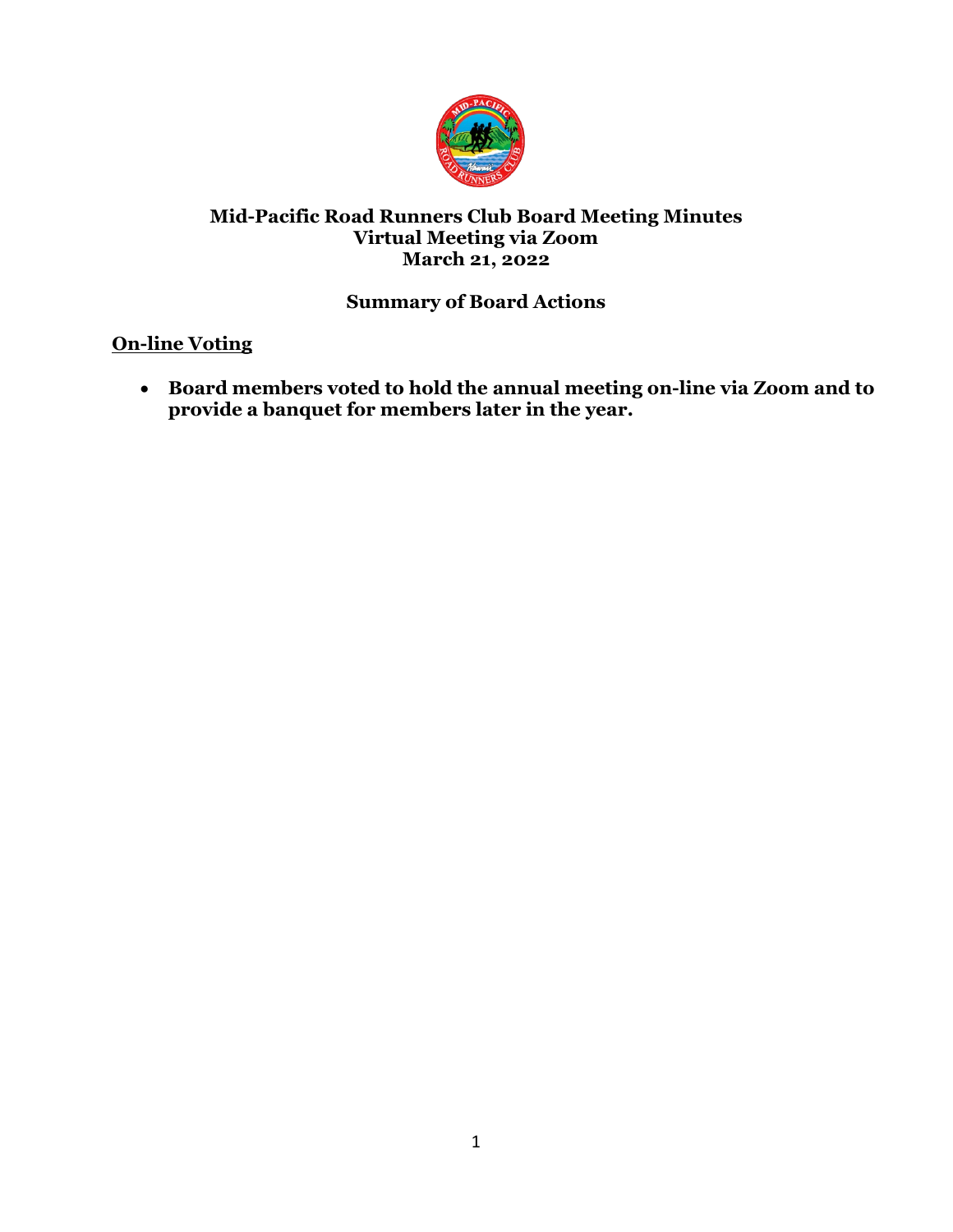### **Mid-Pacific Road Runners Board Meeting Minutes Virtual Meeting via Zoom February 21, 2022**

Call to Order by President Ron Alford at 6:32 p.m.

Board members present: Connie Comiso, Judith Inazu, Ron Alford, Sam Aucoin, Kanealii Ng-Osorio, Pete Boksanski Board members absent: Nicholas Pugliese, Christopher Salas, Joy Schoenecker Guests present: Chris Mewhort, Paula Carroll

## I. Approval of Minutes of January 17, 2022 Board Meeting (Virtual via Zoom)

- The minutes were approved.
- II. Financial Report Chris Mewhort
	- The Club is in good financial shape. Not all expenses are in, but we have not been losing money on races.
- III. Membership Report Paula Carroll
	- Membership increased by 30 this month (from 426 to 456).
	- Nominating committee report: The deadline for nominees to indicate whether they are interested in running for the Board is February 28. The election must be held by paper ballot, per our Bylaws.

#### IV. Races and Events

- A. Race Operations
	- Hawaii Peaks Challenge virtual
		- o Very few registrants so will close this race.
	- Kailua 10 miler and 5K (Frank Floyd, race director)
		- o The start/end will be in the parking lot of Kailua District Park.
		- o Tentatively expecting the marines to provide equipment services and volunteer for aid stations and course marshals.
		- $\circ$  Kawika Carlson will mark the course that morning. Hoping to find a bicyclist to sweep the course.
		- o Two portajohns have been ordered.
	- Windward Half marathon and 5K (Frank and Ron, race directors)
		- o Very similar set up as the Kailua 10-miler.
	- Mother's Day 10K (Frank Floyd, race director)
		- o Will be opening for registration soon.
	- Equipment Services
		- o We have a contract with John Tunick to provide equipment services but have not heard from him. Ron will send him a certified letter inquiring on the status of this contract.

### V. Old Business

- A. Website Update Kane Ng-Osorio
	- Kane has registered for Wordpress training to update the website. His plans include adding a volunteer portal, improving SPAM controls, incorporating Strava, updating the news site on RunSignUp, and coordinating information with Scott of Timeline.
- B. MPRRC 60th Anniversary Commemoration
	- 2022 is the Club's  $60<sup>th</sup>$  anniversary.